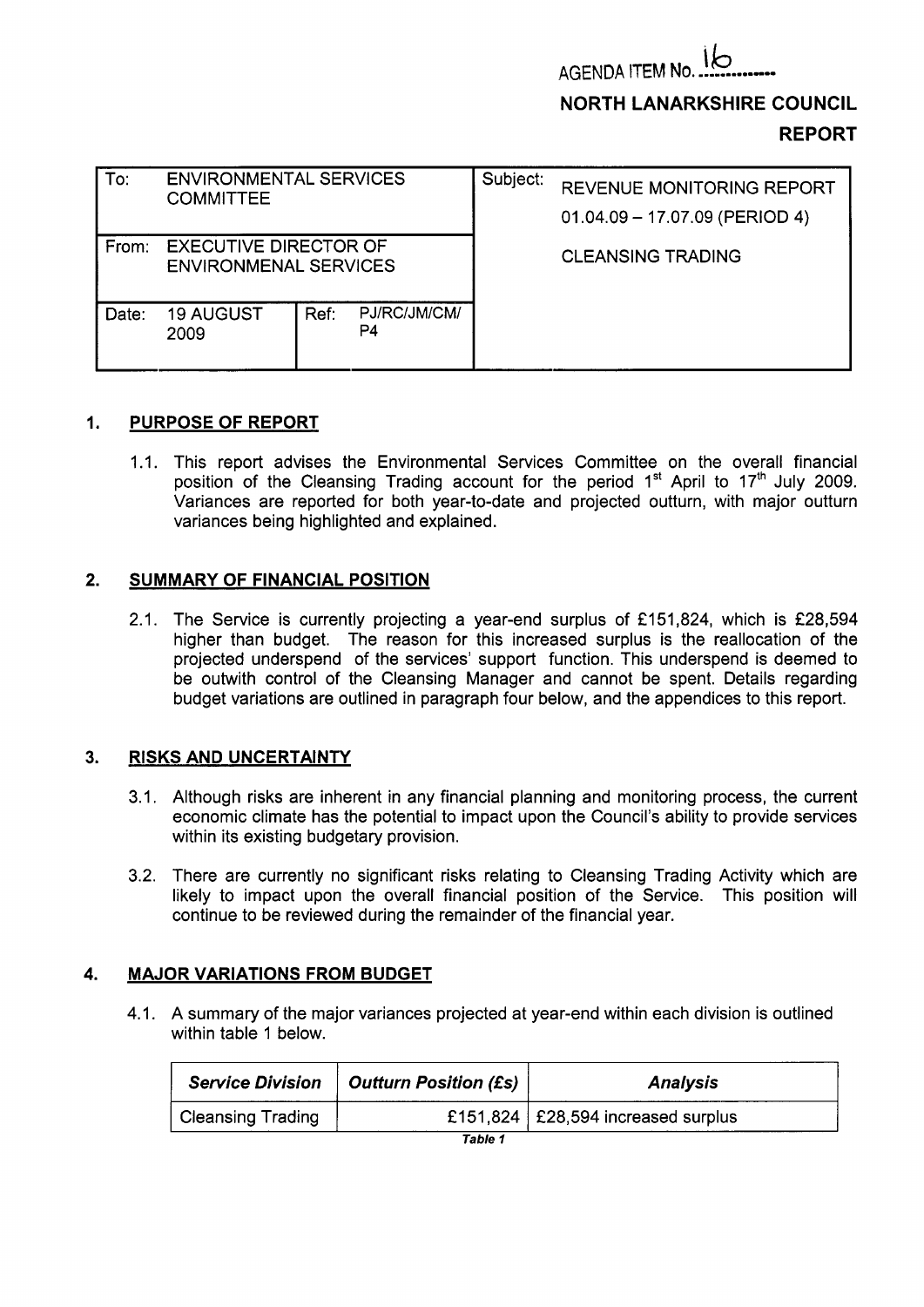- 4.2 The Cleansing operation is currently experiencing several cost pressures and operational issues. The most significant include:-
	- 4.2.1 Based on anticipated volumes and current prices, it is estimated that vehicle fuel costs will be over budget by £197,000. Efforts continue to be made to minimise fuel usage where possible, in particular through the application of a vehicle tracker system.
	- 4.2.2 External hires are currently projected to be f298,OOO overspent due to additional hires being used whilst awaiting vehicles being added to the fleet. The overall situation will be reviewed once the transport realignment takes place.
	- 4.2.3 Metered water is anticipated to be f84,000 overspent as a result of the requirement for standpipe licences, drainage charges, and increased usage resulting from the installation of vehicle washes at Auchinlea Landfill Site and Wardpark Depot. In addition, Scottish Water has reassessed the charging mechanism resulting in increased base costs.
	- 4.2.4 General contract inflation of f99,000 has also been absorbed within the current financial year.  $£76,000$  of this relates to transport costs (other than fuel and additional work), for which no inflationary uplift was given.
	- 4.2.5 An under-recovery of income of £70,000 is expected due to lower than anticipated sales of bins,sacks and scrap. Purchases of such items are ad-hoc and therefore difficult to predict, however, the volume of transactions to date is lower than originally expected.
- 4.3 Cleansing management have identified the following efficiencies and savings to ensure the Service remains in a balanced budget position:
	- 4.3.1 There is a net underspend in Landfill Tax and Tipping Fees of f386,OOO relating to the continued success of the Recycling for Good Programme. The volume of waste processed through recycling centres is increasing with a corresponding reduction in the tonnage of waste which is landfilled.
	- 4.3.2 The Cleansing Trading employee budget incorporates a staff turnover requirement of f200,000, equivalent to 8 FTE staff . As at period 4, the service has identified 27 FTE vacancies with a total value of £487,600, all of which are outwith the natural recruitment process, and can therefore be categorised as being part of the management action taken to ensure that the service remains within existing budgetary provision. This employee underspend is partly offset by costs associated with addressing the remaining red circles within the service  $(E117,000)$  and existing staff working their three month notice period. summary, the net employee underspend is anticipated to be £321,000.

#### **5. MANAGEMENT ACTIONS**

- 5.1. Management are continuing to monitor vacancy levels and assess the necessity for new appointments. Sickness Absence levels are also being monitored in accordance with the Council's policy.
- 5.2. Ensuring that outlets for recyclate are continuously reviewed to ensure maximum recycling rates and minimum gate fees are being identified and taken up.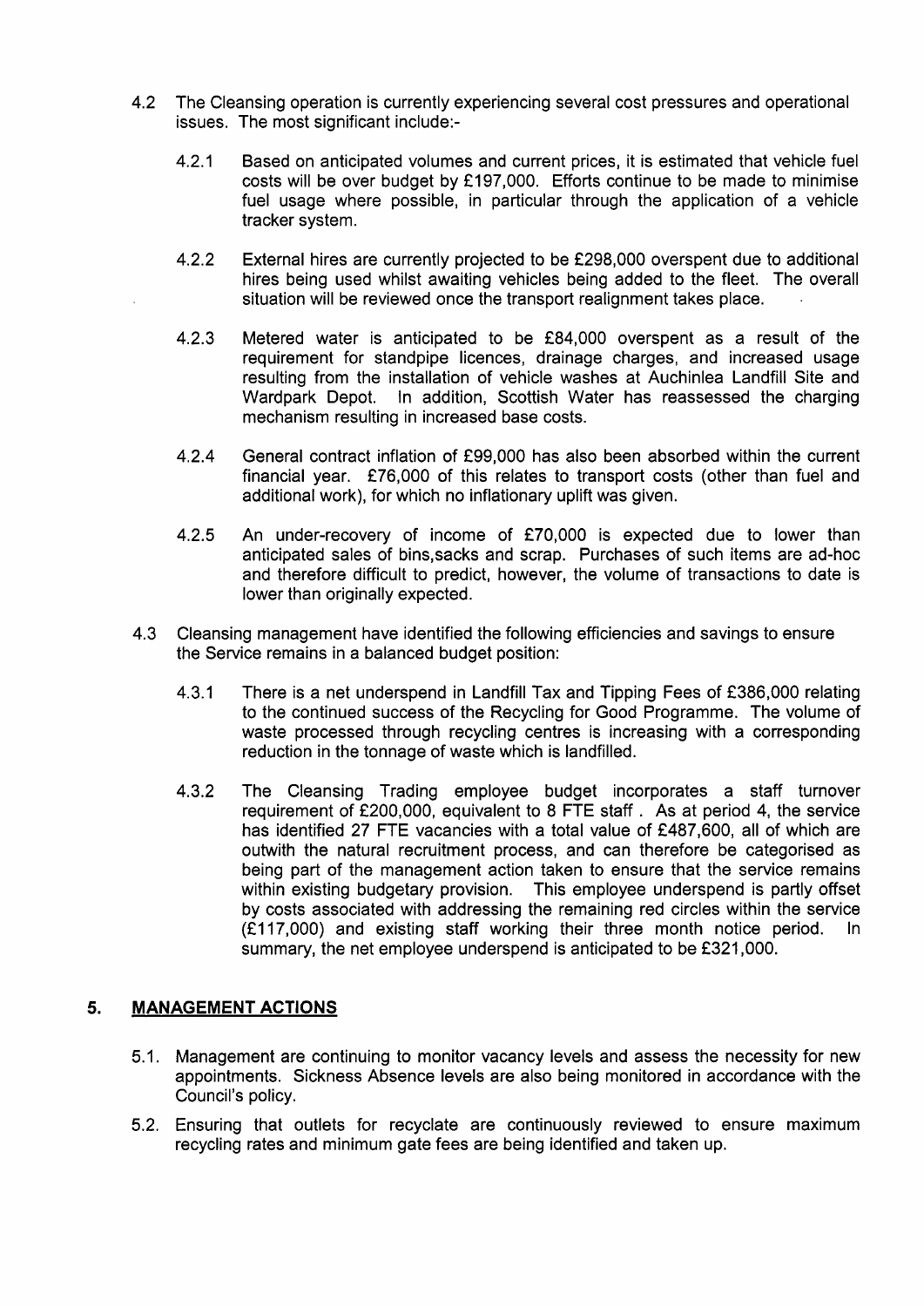- 5.3. The following virements require Committee approval:
	- 5.3.1. Employee costs: Turnover savings totalling f200,OOO have been transferred to the following areas to address current cost pressures:
		- £25,000 to cover donations to the Environmental Key Fund during this year. As a landfill operator, the Council makes quarterly payments to this fund, which is then distributed to assist with local community regeneration.
		- £63,968 to cover additional work costs for vehicles. This will be used to fund replacement tyres, maintenance, vehicle damage and vehicle washes.
		- £111,032 to fund machine maintenance. To comply with SEPA regulatory and permit provisions there is an ongoing requirement to maintain machinery and plant (compactor, loading shovels, dozers, etc.) within the Auchinlea Landfill Site and take on ad-hoc equipment hires when necessary to maintain site integrity.

## **6. FINANCIAL CONCURRENCE**

6.1 Prepared in accordance with the Scheme of Financial Delegation, the financial information contained within this report has been agreed with the Head of Financial Services.

## **7. RECOMMENDATIONS**

- 7.1. It is recommended that the contents of this report be noted.
- 7.2. Committee is asked to approve the virements noted in section 5.3 above.

**Paul Jukes EXECUTIVE DIRECTOR OF ENVIRONMENTAL SERVICES** 

Local Government Access to Information Act: for further information about this report, please contact Robert Colquhoun, Business Service Manager - Finance and Technology Solutions, No. 01 **41 -304-1 921**